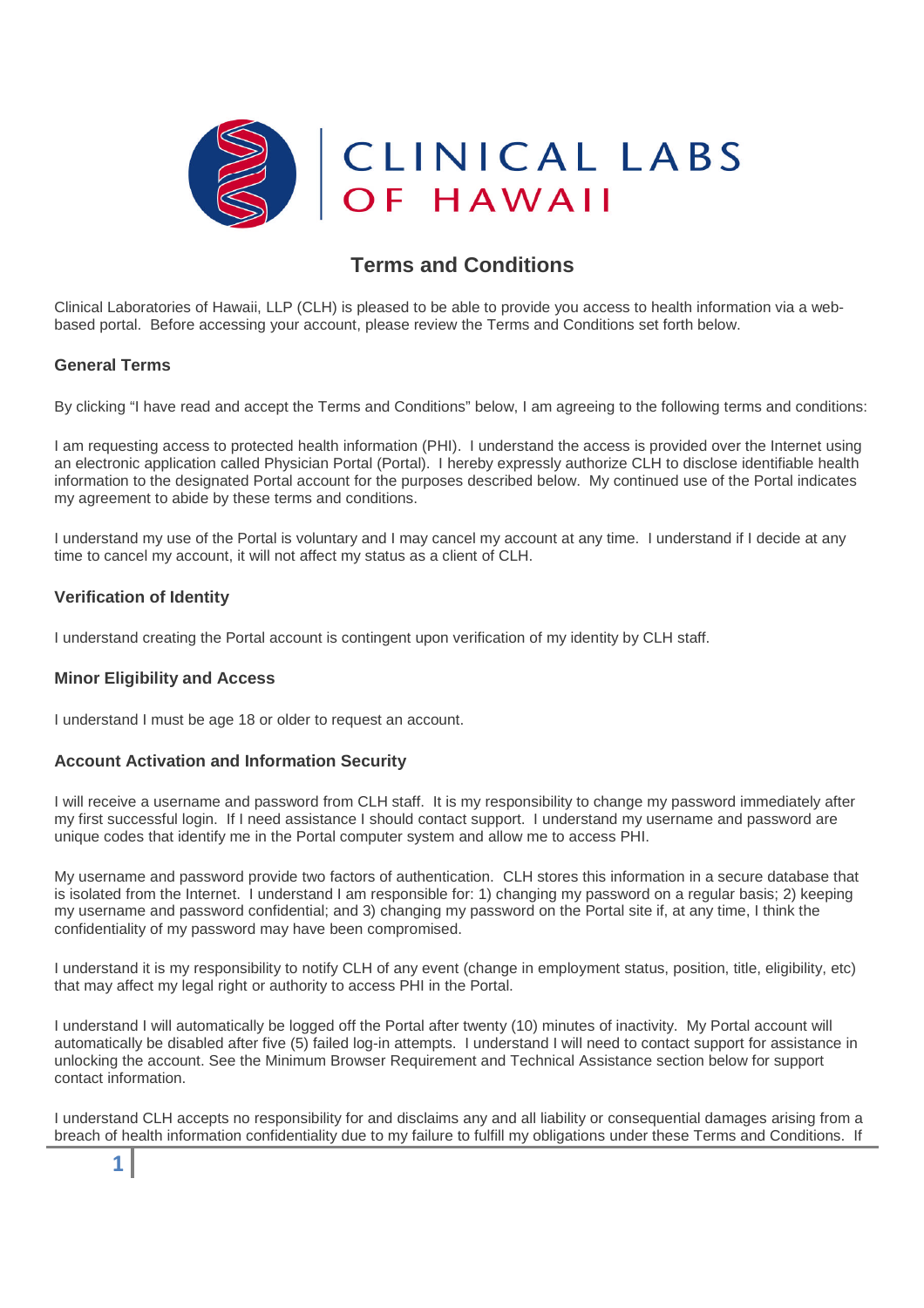

CLH discovers I have inappropriately shared my password with another person, or I have misused or abused access privileges in any way, CLH may discontinue my participation in the Portal without prior notice.

The information in the Portal is protected using encryption technology.

## **Access Cancellation**

If you no longer wish to access PHI in your Portal account you may request access cancellation. Cancellation requests will be effective no later than 10 days after they have been received by support. You also understand your Portal account access will be disabled after 24 months of inactivity.

#### **Copyright and Trademarks**

All content included in the Portal, including, but not limited to, text, photographs, graphics, button icons, images, artwork, names, logos, trademarks, service marks and data (the "Content"), in any form including the compilation thereof, are owned and controlled by CLH or are owned and controlled by third parties and licensed to CLH. Except as set forth below, direct or indirect reproduction of the Content, in whole or in part, by any means, is prohibited without the express written consent of CLH.

#### **Site Access and Licenses**

CLH grants a limited license to each Portal user for personal use only of the Portal website and the associated services in accordance with these terms and conditions of use. This license expressly excludes, without limitation, any reproduction, duplication, sale, resale or other commercial use of the website and the associated services, making any derivative of the website or the associated services.

#### **Privacy**

I understand patient privacy is of utmost importance to CLH. The creation of a Portal account and its use is consistent with the CLH Notice of Privacy Practices. I may review the CLH Notice of Privacy Practices via the Privacy link on the Patient Portal website or at https://www.clinicallabs.com/about-us/privacy-policy.aspx for a thorough description of how patient health information is collected, utilized, and protected.

#### **Minimum Browser Requirements and Technical Assistance**

I understand the Portal will run on Windows, Mac, iOS, and Android devices using a modern web browser. For optimal viewing we recommend one of the following browsers: Google Chrome 36.x, Internet Explorer 9.x, Mozilla Firefox 30.x, Safari 5.x or higher. I further understand that enabling JavaScript is required. These requirements are subject to change as the system compatibility is modified.

I understand CLH provides limited technical assistance for Portal users. Support can be contacted for assistance at (808) 677-7998.